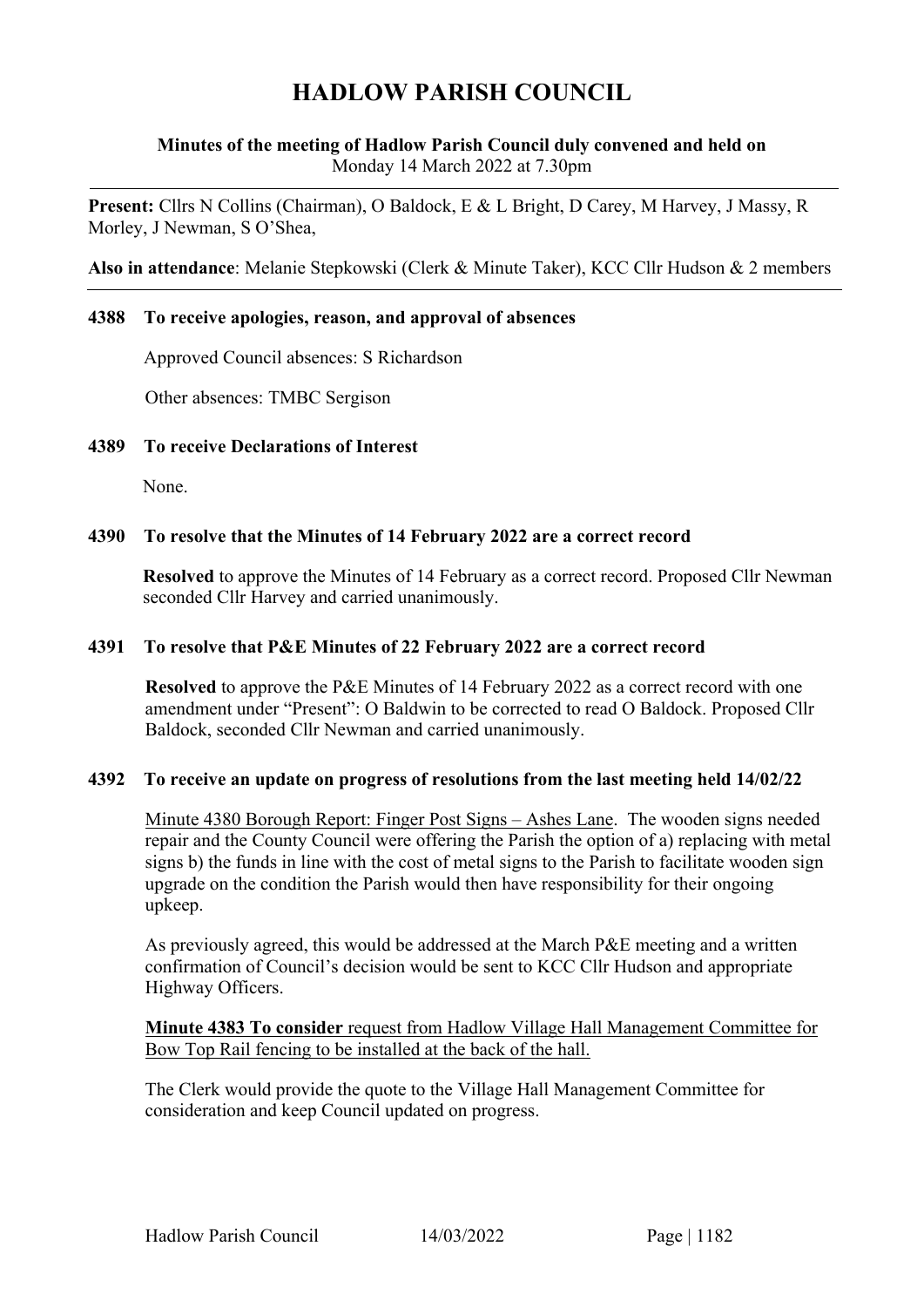Minute 4361 (HPC 13/12/21) Baseball – update on planning application for backstop fencing, storage container, agreement.

The Clerk confirmed that the storage container had been ordered and was due for delivery at end of March weather permitting. Payment of the invoice would be due upon its arrival at a cost of c£2400 net.

## **4393 To receive oral reports from TMBC & KCC Councillors**

• The draft Housing Strategy 2022-2027

Members had completed this consultation as private individuals.

• Tonbridge & Malling Active Travel Strategy – Cycle Routes Consultation

**RESOLVED** to delegate the matter to the March P&E Committee. Proposed Cllr Massy, seconded Cllr Collins and carried unanimously.

In response to a member of the public KCC Cllr Hudson confirmed that all consultations were available once registered on the<https://letstalk.kent.gov.uk/> site.

#### **KCC Cllr Hudson reported:**

"One of the measures announced recently in the KCC Budget was a reduction in the subsidising of bus services currently provided. There is a consultation underway, and I would urge all residents to take the time to take part. Here is the link <https://letstalk.kent.gov.uk/bus-funding-reductions>

Copies are also available at the local library for those unable to go online.

This is especially true for residents in East Peckham, Golden Green and Kings Hill, as the 208 and the X1/X2 are proposed to be scrapped.

I have started a petition to Save the 208, as many residents have provided compelling evidence for the need to keep it. I hope that you will join me in signing it so that I can present it to Cabinet before the final decision is made. The link is here [https://www.change.org/p/save-the-208-bus.](https://www.change.org/p/save-the-208-bus) Please, please support this! I need to have the villages behind me, as I try my best to save the service.

Plan Tree - Later this year, as part of KCC's vision for carbon neutrality, I will be given 350 trees each year to allocate to areas within my division. If you would like to discuss this, please email me at [sarah.hudson@kent.gov.uk,](mailto:sarah.hudson@kent.gov.uk) to register your interest.

KCC has been awarded £1.1m to invest in improving play areas in its country parks. Both Teston Park and Manor Park have been selected locally to receive over £300,000 of funding to provide new play equipment. This work will be completed by the end of May.

The Local Boundary review has published its final warding patterns for TMBC for 2023. Hadlow, Golden Green, Shipbourne and Plaxtol become Bourne Ward, and East Peckham, Mereworth, West Peckham and Wateringbury become a 2-member ward."

It was noted that the Bourne Ward would also become a 2-member ward.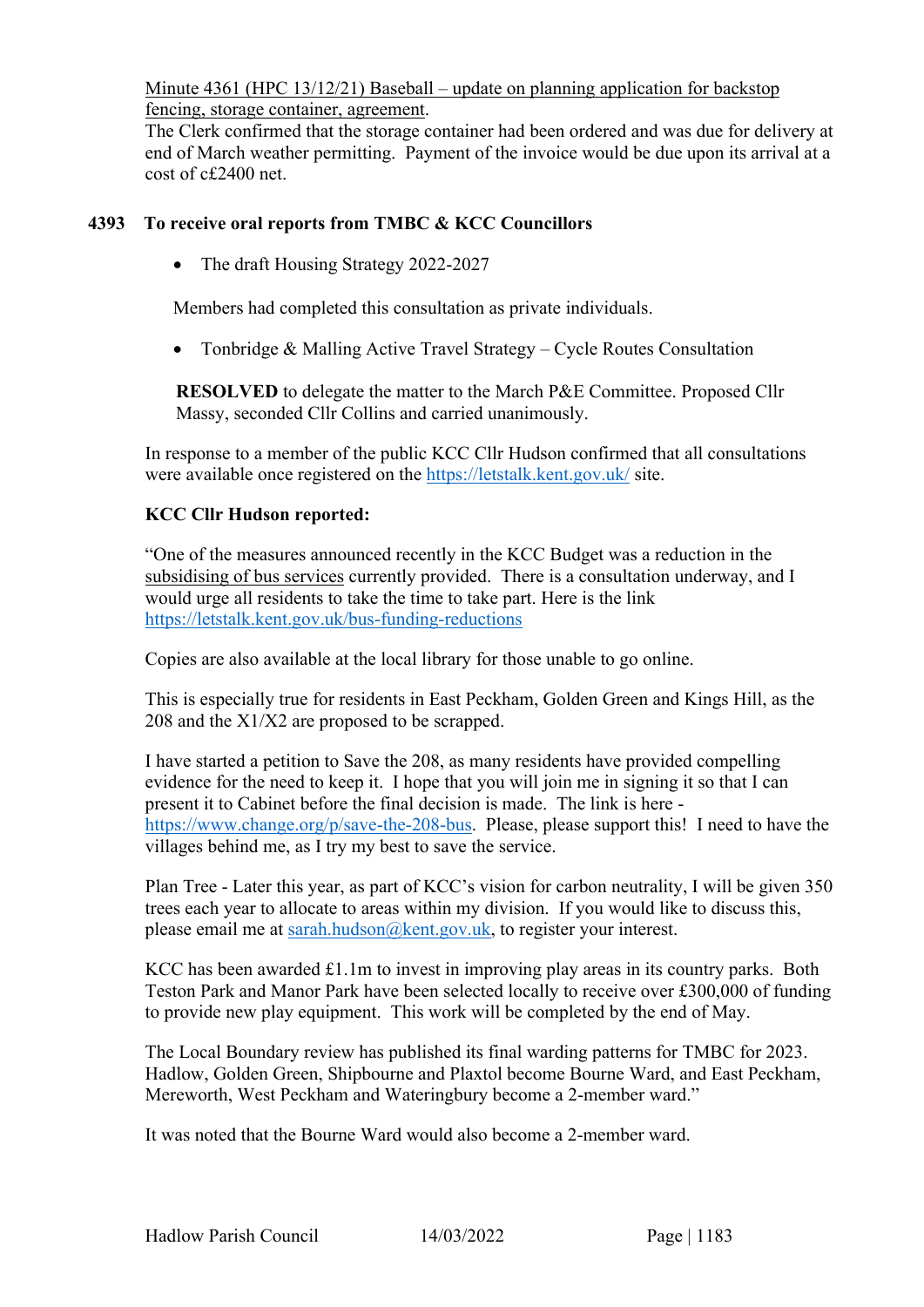In response to Council's enquiry in February regarding the TMBC Planning Portal, Cllr Hudson had received the following response from planning officer:

*"The online maps have been removed and are being reviewed by IT due to a potential security issue. We are checking with them if/when this option is likely to be available again.*

*With regards to downloading bulk items – from a quick system check, I understand that a number of files can be clicked on and will appear in the downloads list, where they can then be group selected for download. This feature doesn't appear to have changed, but if Hadlow can provide some more specific information then we can look into this…"*

Roadside Nature Reserves – Cllr Hudson reminded members that if they wished to put forward the land opposite the entrance to Hadlow College extending along to Blackmans Lane just outside of the village for this project as discussed at February meeting then Council would need to write to local Borough Councillor representatives with the proposal in order that they may support and take the initiative forward to the Communities  $\&$ Housing Advisory Board.

#### **4394 To receive report from PCSO & Community Warden**

No reports but KCC Community Warden Sandra Edmonds had introduced the new Warden Dianne Wakeling at the Annual Parish Meeting and confirmed that within the coming months Dianne would be the East Peckham and Hadlow Parish dedicated Warden five days a week, with herself continuing to serve the area in her new managerial role.

#### **4395 To receive reports from Chairman and Clerk**

In response to KCC Cllrs report on subsidised bus services it was agreed that the Parish Council would formally write in support of the 208, 7 and 77 buses which serve the Parish and surrounding community.

# **4396 Public Time & Parish Matters**

Litter at Williams Field: the Council Caretaker confirmed that the area is litter picked three times a week. Black sacks from the Hy-Ars Centre were no longer placed within the TMBC public bins but taken back to the Council offices and disposed of in the euro bins.

New Bus Stop – The Village Square: The new shelter had been installed.

Hadlow Access Trail Clerk confirmed that clearance of the public footpaths is no longer under License to the Parish Council and the "Community Payback Teams" no longer worked with Hadlow Parish. The Clerk would report the need to clear and widen the path to Public Rights of Way but in the interim if time permitted the Clerk will ask the Caretaker to start clearing the path.

Hadlow College (North Kent College) – the Clerk and Borough Councillors had met with the interim Head of the College and a summary report would be provided to Council in due course. It was confirmed that Lambing Weekend would proceed this year, the fruit trees planned for the land along the A26 near Ashes Lane would be planted but the installation of temporary polytunnels was currently on hold. The College wished to engage more with both the Council and local community in the future and keep everyone updated on their plans.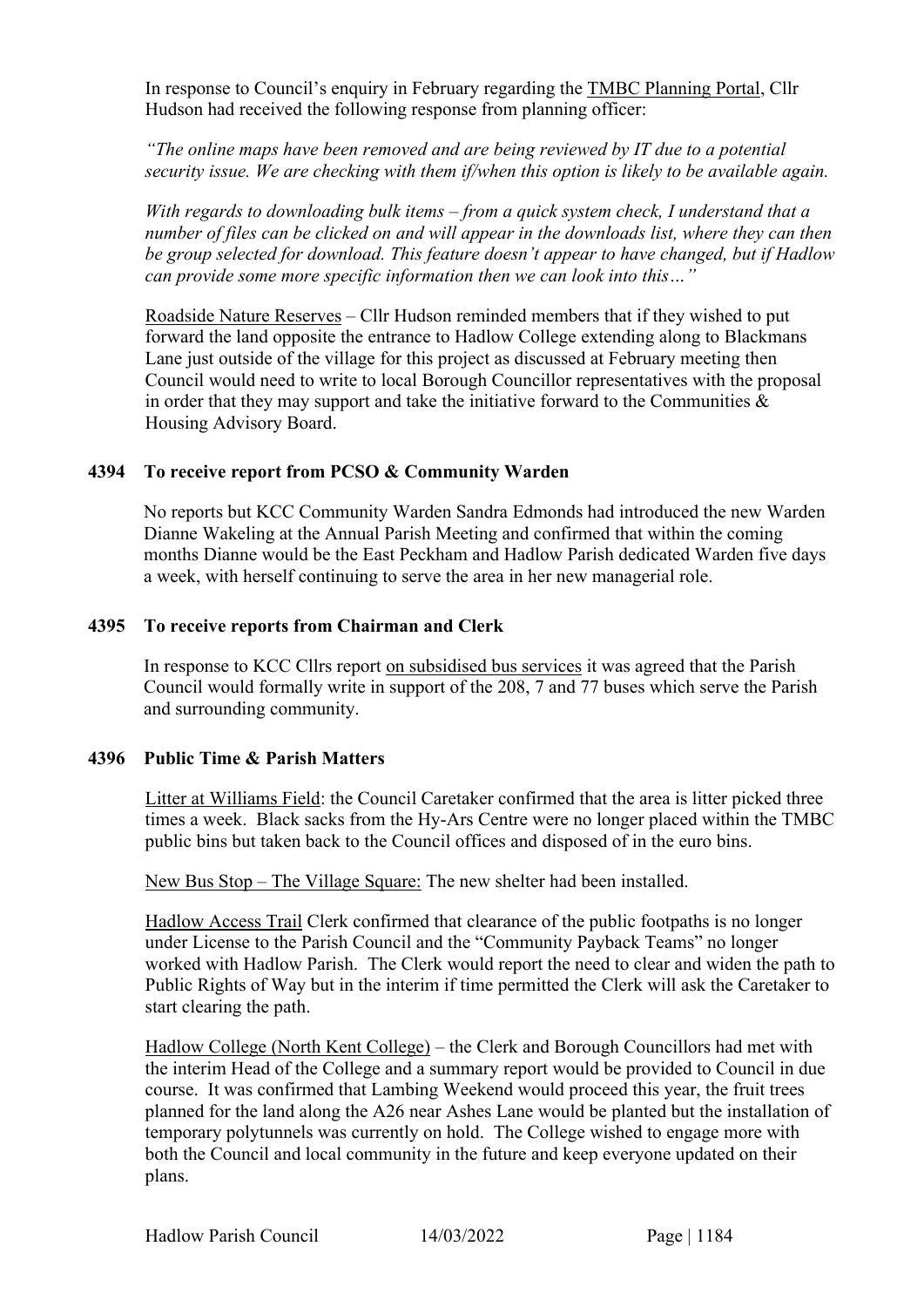Kent Association of Local Councils Annual Planning Conference – Cllr Newman had attended the online conference and would report back to P&E Committee.

#### **4397 Correspondence**

None.

# **4398 To receive reports from representatives of committees and pass such resolutions thereon as may be necessary:**

Finance & General Purposes Committee

a) **To resolve** proposed payments to date

**RESOLVED to approve payments to date** *(see appendix a).* Proposed Cllr L Bright, seconded Cllr Harvey and carried unanimously.

b) **To approve** March accounts (bank reconciliation, income & expenditure, cost centre report and trial balance)

**RESOLVED to approve March accounts in their entirety.** Proposed Cllr L Bright, seconded Cllr Collins and carried unanimously.

#### Planning & Environment

- a) **To consider** planning applications as received:
- **21/22/00285/RD –** Workshop at Bourne Mill, Carpenters Lane, Hadlow **HPC Agreed.**
- **4399** KALC (Kent Association of Local Councils) Cllr Massy reported that no matters addressed were relevant to our Parish.

TMBC Parish Partnership – next meeting 26 May 2022.

Joint Transportation Board – Cllr Morley attend the meeting at which discussions were held on parking, yellow lines but not within our Parish. The speed cameras located on the A26 near Faulkner's were to be commissioned in the Spring.

He also confirmed that in relation to the new development on Carpenters Lane a footpath and a "Bell" exit would be considered soon.

Joint Standards Committee – No meeting.

**There being no further business the meeting closed at 20.53**

**Date of next meeting: Monday 11 April 2022, 7.30pm, Old School Hall**

**Signed Date**